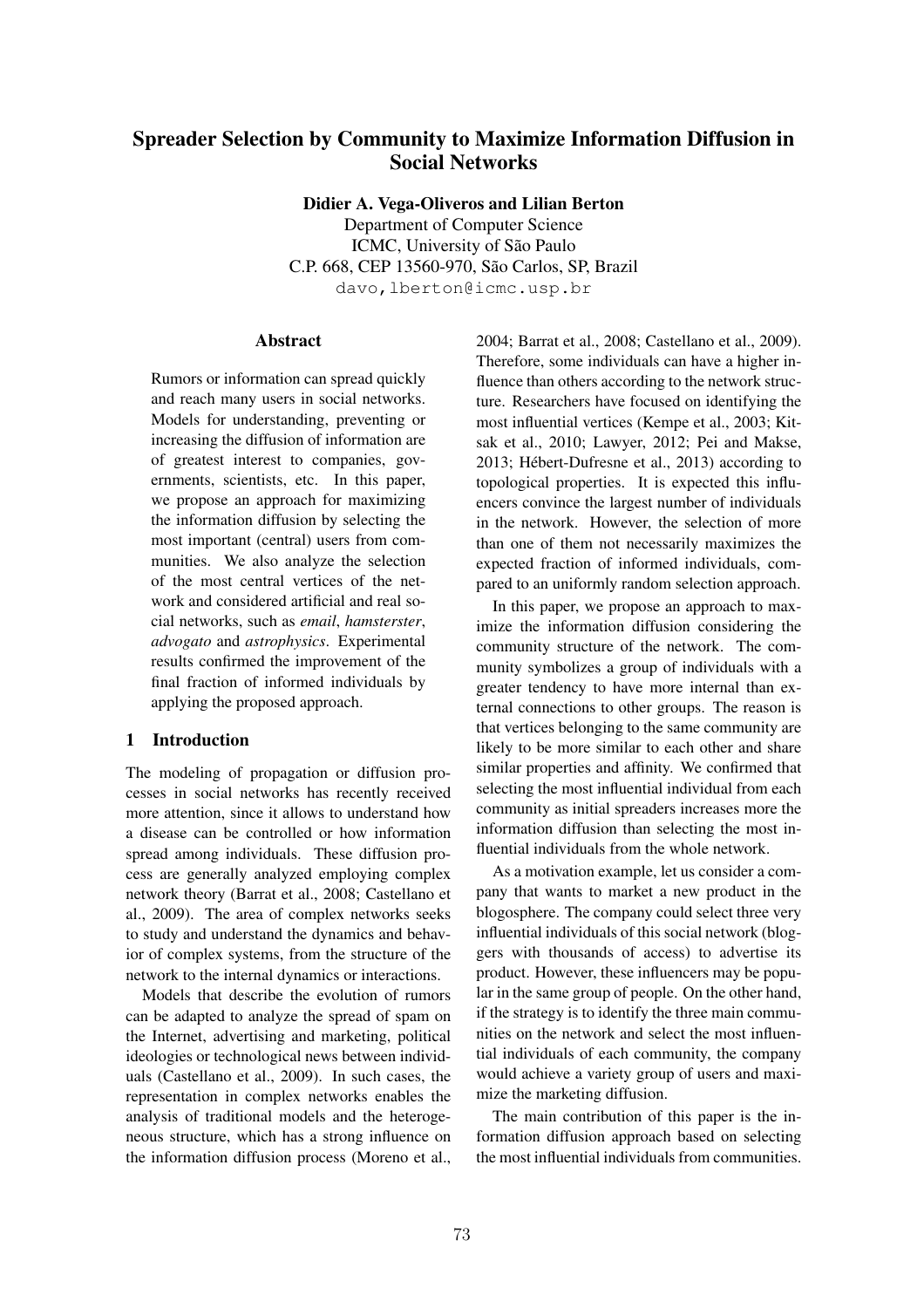We employed an artificial scale-free and four real networks: *email*, *hamsterster*, *advogato* and *astrophysics*. We applied the SIR model for rumor propagation selecting the initial seeds from the whole network and from the communities. The impact that the Truncate (TP), Contact (CP) or Reactive (RP) processes have in the information diffusion was analyzed. The experimental results showed that the selection of individuals from the communities as initial spreaders, the final fraction of informed individuals is improved.

The remainder of the paper is organized as follows: Section 2 introduces some definitions and measures covered in this paper, the community detection algorithm applied and the propagation process in networks. Section 3 brings some related work. Section 4 presents the proposed approach for information diffusion based on communities. Section 5 exhibits the experimental results on an artificial scale-free and four real social networks. Finally, Section 6 discusses the final remarks.

# 2 Theoretical background

A network is a collection of items called nodes or vertices, which are joined together by connections called links or edges. Formally we define the network  $G = (V, E, W)$ , where  $V = \{v_1, v_2, \dots v_n\}$ is the set of *N* vertices,  $E = \{e_1, e_2, \dots e_m\}$  is the set of *M* edges and  $W = \{w_1, w_2, \ldots w_m\}$  are the weights of the edges that determine the strength of the interaction between the respective vertices, in the case of weighted networks. In mathematical terms, an undirected and unweighted network can be represented by an adjacency matrix *A*, in which two connected vertices *i* and *j* are in the matrix  $a_{ij} = a_{ji} = 1$ , otherwise, they are equal to 0.

A path is a consecutive sequence that starts at vertex *i* and ends in *j*, so that vertices are visited more than once. The distance or length of the path is defined as the number of edges contained in the sequence. The shortest distance between two vertices is known as the shortest path or geodesic path  $q_{i,j}$ . A component is the largest sub-set of vertices from the network in which exist at least one path between each pair of vertices, but never connect to another component. A connected network has only one component. When the networks have more than one component, we considered the largest of them.

The degree or connectivity of vertex *i*, called as  $k_i$ , is the number of edges or connections that

vertex *i* has. In the case of directed networks is the sum of the degrees of input (edges that reach the vertex) and output (edges that leave the vertex). The average degree  $\langle k \rangle$  is the average of all  $k_i$  of the network. The vertices that have a very high degree in the network are called hubs.

The degree distribution of a network  $P(k)$  is the probability of randomly select a vertex with degree *k*. Social networks present scale-free degree distribution (Barabási, 2007; Newman, 2010), with  $P(k) \sim k^{-\gamma}$ , in which most of the individuals have low degree, near to the average, and only a few of them have very high degree (hubs). The level of disorder or heterogeneity in vertices connections is obtained with the entropy of degree distribution. We employed the normalized version of the Shannon entropy, i.e.

$$
\tilde{H} = -\frac{\sum_{k=0}^{\infty} P(k) \log(P(k))}{\log(N)},
$$
 (1)

with  $0 \leq \tilde{H} \leq 1$ . The maximum value for the entropy occurs when  $P(k)$  shows a uniform distribution and the lowest possible value happens when all vertices have the same degree. The entropy of a network is related to the robustness and their level of resilience.

The robustness is also related to the correlation degree of the network. A network is assortative, or positive correlated, if vertices tend to connect with vertices with similar degree. A Network is dissassortative, or negative correlated, if vertices with low degree tend to connect with higher connected vertices (hubs). When networks do not present any of above patterns, they are called as non-assortative. For the calculation of the network correlation we employed the Pearson coefficient, formulated with adjacency matrix as

$$
(1/M)\sum_{j>i} k_i k_j a_{ij}
$$

$$
\rho = \frac{-\left[(1/M)\sum_{j>i}\frac{(k_i+k_j)a_{ij}}{2}\right]^2}{(1/M)\sum_{j>i}\frac{(k_i^2+k_j^2)a_{ij}}{2}} \qquad (2)
$$

$$
-\left[(1/M)\sum_{j>i}\frac{(k_i+k_j)a_{ij}}{2}\right]^2
$$

where *M* is the total number of edges in the network. If  $r > 0$ , then the network is assortative. If  $r < 0$  the network is dissassortative. If  $r = 0$ , then there is no correlation between the degree of vertices.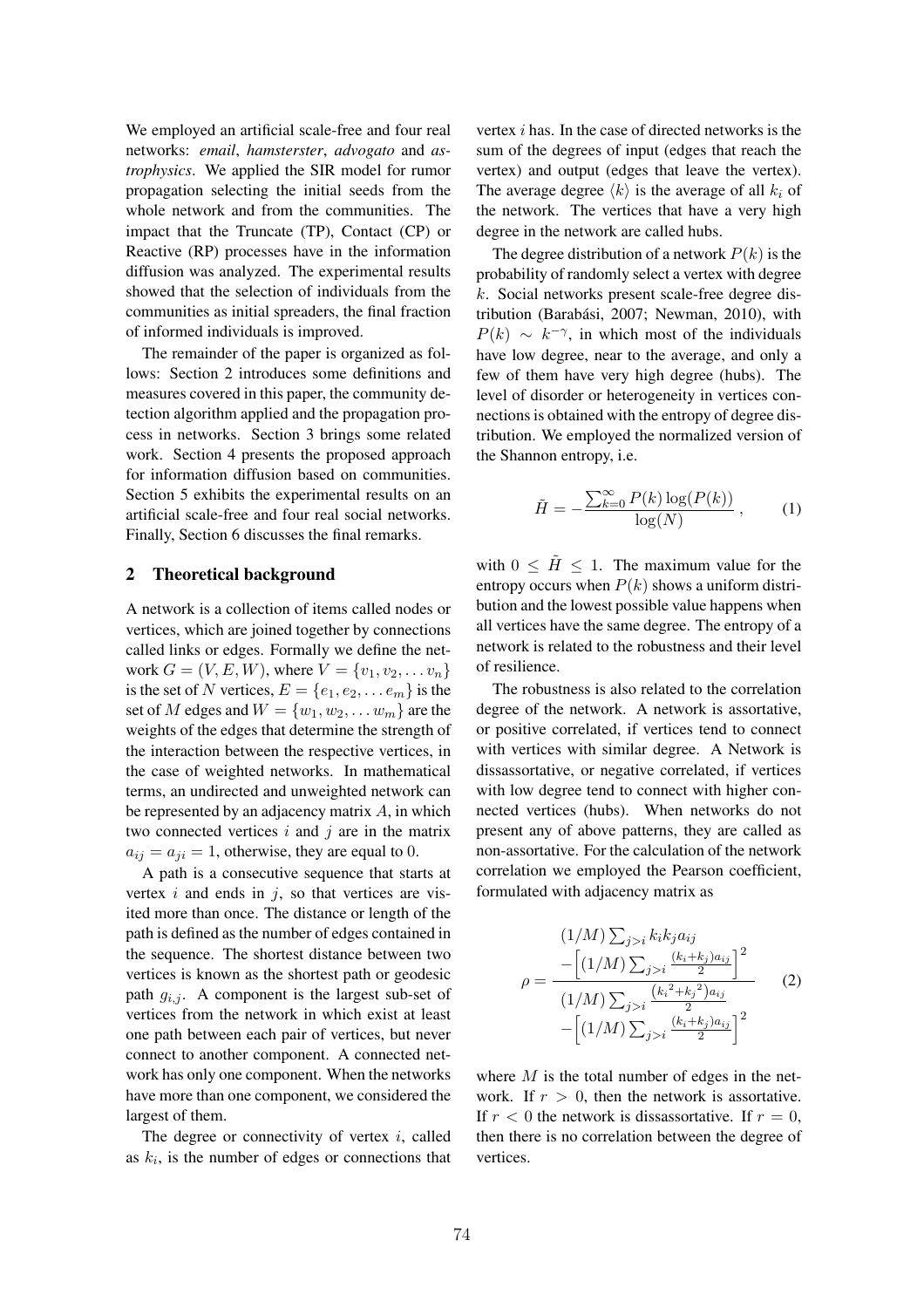#### 2.1 Centrality measures

In complex and social networks have been proposed measures to describe the importance or centrality of vertices (Costa et al., 2007) according to topological and dynamical properties. The centralities adopted in this work are briefly described as follow.

Degree centrality (*DG*) is related with the number of connections or popularity of a vertex (Costa et al., 2007) and in terms of the adjacency matrix is expressed as

$$
k_i = \sum_{i \in N} a_{ij} . \tag{3}
$$

Betweenness centrality (*BE*) quantifies the number of shortest paths that pass through a vertex *j* between all pair of different vertices (*i*, *k*) (Freeman, 1977). It expresses how much a vertex *B<sup>j</sup>* works as bridge or is a trusted vertex in the transmission of information, i.e.

$$
B_j = \sum_{i,k \in V, i \neq k} \frac{\sigma_{ik}(j)}{\sigma_{ik}}, \tag{4}
$$

where  $\sigma_{ik}$  is the total number of different shortest path between *i* and *k*, and  $\sigma_{ik}(i)$  is the number of times *j* appears in those paths.

PageRank centrality (*PR*) expresses the importance of a vertex according to the probability that other vertices have to arrive at it, after a large number of steps (Brin and Page, 1998). The idea is to simulate the surfing on the net. The user can follow the links available at the current page or jump to other by typing a new URL. In social terms, it can be approached like the more cited or renowned individuals. The formalization of the PageRank centrality is

$$
\vec{\pi}^t = \vec{\pi}^{t-1} \mathbb{G} \,, \tag{5}
$$

where  $\vec{\pi}^t$  are the PageRank values for each vertex in the  $t^{th}$  step of navigation and  $\mathbb{G}$  is known as the Google matrix. When  $t = 0$  we have by default  $\vec{\pi}^0 = \{1, \ldots, 1\}$ . The jumps are represented by a probability  $\alpha$  and we adopted the same value as defined in the original version (Brin and Page, 1998).

#### 2.2 Community detection

Communities are sets of densely interconnected vertices and sparsely connected with the rest of the network (Newman, 2010). Vertices that belong to the same community, in general, share common properties and perform similar roles. Therefore, the division of a network into communities helps to understand their topological structure (structural and functional properties) and its dynamic processes, obtaining relevant information and features to the network domain.

We can evaluate a partition based on the scores obtained from a quality measure. The goal is to evaluate expected features in a good community division. One of the most popular quality measures is the modularity *Q* (Newman, 2004). It compares the current density of intra-community and inter-community edges relative to a random network with similar characteristics. It is based on the fact that random networks have no community structure.

Given a network with *c* communities, the *Q* modularity is calculated by a symmetric matrix  $N \times N$ , in which elements along the main diagonal *eii* represent connections into the same community and elements  $e_{ij}$  represent connections between different communities *i* and *j*. Equation 6 shows the formulation of Q.

$$
Q = \sum_{i} \left[ e_{ij} - \left( \sum_{j} e_{ij} \right)^2 \right] \tag{6}
$$

If a specific division provides less edges between communities than would be expected by random connections, the value of *Q* would be 0. When the network has isolated communities the value of *Q* would be 1. This measure is employed by several techniques to identify communities in networks systems, especially in divisive and agglomerative methods (Guimera et al., 2003; Newman, 2004; Newman, 2006).

Newman (Newman, 2004) proposes an agglomerative method that is an optimized greedy algorithm, called *fastgreedy*. The approach starts with a copy of a real network of *N* vertices with no connections, producing at first *N* communities. At each iteration, two communities  $c_i$  and  $c_j$ , which have connections in real network, are chosen in order to obtain the greatest improvement of *Q* (Equation 7). A pruning is performed in the search space considering only the edges that exist between communities. Therefore, execution time is reduced when considering the new *Q* function (Equation 7).

$$
\Delta Q_{ij} = 2\left(e_{ij} - \frac{\sum_j e_{ij} \sum_i e_{ij}}{2M}\right) \tag{7}
$$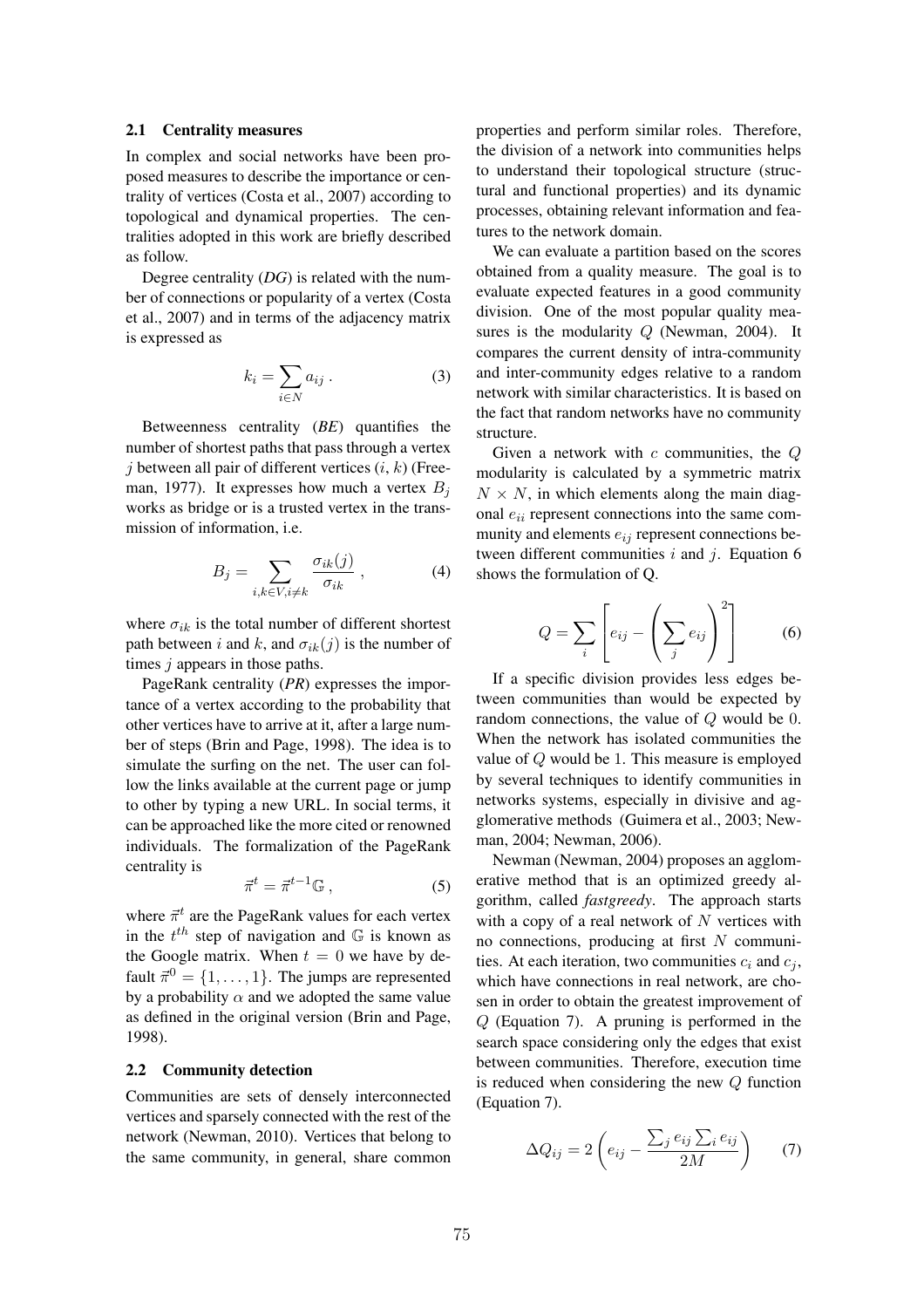The result can also be represented as a dendrogram. Cuts at different levels of the dendrogram produce divisions with greater or lesser number of communities, and the best cut yields the largest value of *Q*. The algorithm at each step has  $O(M + N)$ . Since there are at most  $N - 1$  join operations required to build a complete dendrogram, their overall complexity is  $O((M+N)N)$ , or  $O(N^2)$ , for sparse graph. Consequently, by adopting this method is more treatable the analysis of communities in larger networks.

### 2.3 Propagation process on networks

In classical rumor diffusion models the ignorant or inactive individuals (*S*) are those who remain unaware of the information, the spreaders (*I*) are those who disseminate the information and the stifler  $(R)$  are those who know the information but lose the interest in spreading it. All vertices have the same probability  $\beta$  for transmit the information to their neighbors and  $\mu$  for stopping to be active.

The Maki-Thompson (MT) (Maki and Thompson, 1973) model is a spreader-centric approach employed for describing the propagation of ideas and rumors on networks. In the MT process whenever an active spreader *i* contacts a vertex *j* that is inactive, the latter will become active with a fixed probability  $\beta$ . Otherwise, in the case that *j* knows about the rumor, it means *j* is an active spreader or a stifler, the vertex *i* turns into a stifler with probability  $\mu$ . The behavior when the spreader stops to propagate can be understood because the information is too much known (contacting spreaders) or without novelty (contacting stifler).

Three possible choices related with the spreader behavior during the diffusion have been reported (Borge-Holthoefer et al., 2012; Meloni et al., 2012). They are the Reactive process (RP), Truncated process (TP) and Contact Process (CP). However, a clear analysis about the impact of spreaders behavior in the propagation process has not been tackled yet. Moreover, there is not a consensus about what to employ in rumor or information diffusion and it may cause a misinterpretation of results. The three main characteristic behaviors reported to spreaders are described as follow.

*•* Reactive Process (RP): In each iteration, the spreaders try to pass the rumor among all their ignorant neighbors. After that, it evaluates whether it will become stifler in the next iteration or not, considering the contact with all their spreader and stifler neighbors.

- *•* Truncated Process (TP): It consists of truncate or interrupt the contagion in the precise time. In each iteration and for each spreader, it is randomly selected one neighbor at time, and setting up the states of the contact as corresponds. The selection continues until the spreader visit all its neighbors or it becomes stifler, whichever occurs first.
- *•* Contact Process (CP): In each time step and for each spreader, it is chosen at random a single neighbor. Then, it is resolved the transition states according to the rule that corresponds. After that, continues with the next spreader of the network of the same time step.

Different theoretical models have been proposed for modeling the rumor dynamics on networks (Moreno et al., 2004; Barrat et al., 2008; Castellano et al., 2009; Borge-Holthoefer et al., 2012). These analytical models make assumptions about the network structure, such as the degree correlation or distribution, compartments or class of vertices with same probabilities, homogeneous/heterogeneous mixing or mean field theory. Notwithstanding all of them claim that their numerical solutions agree with the MC simulations, so we adopt this approach as an exploratory research.

# 3 Related work

Many approaches have been developed in order to understand the propagation of ideas or information through social networks (Castellano et al., 2009). Specially, characterize the individuals that are most influential in the propagation process has attracted the attention of researchers (Richardson and Domingos, 2002; Kempe et al., 2003; Kitsak et al., 2010; Pei and Makse, 2013).

The conventional approach for describing the most influential vertices is performing a microscopic analysis on the network. Vertices are classified considering their topological properties, sorted and ranked in order to generalize their ability to propagate (Kitsak et al., 2010; Hébert-Dufresne et al., 2013; Pei and Makse, 2013). However, to find the set of initial vertices that maximize the propagation capacity, the selection of the most influential spreader may produce an overlap of influence in the population (Kitsak et al., 2010; Pei and Makse, 2013).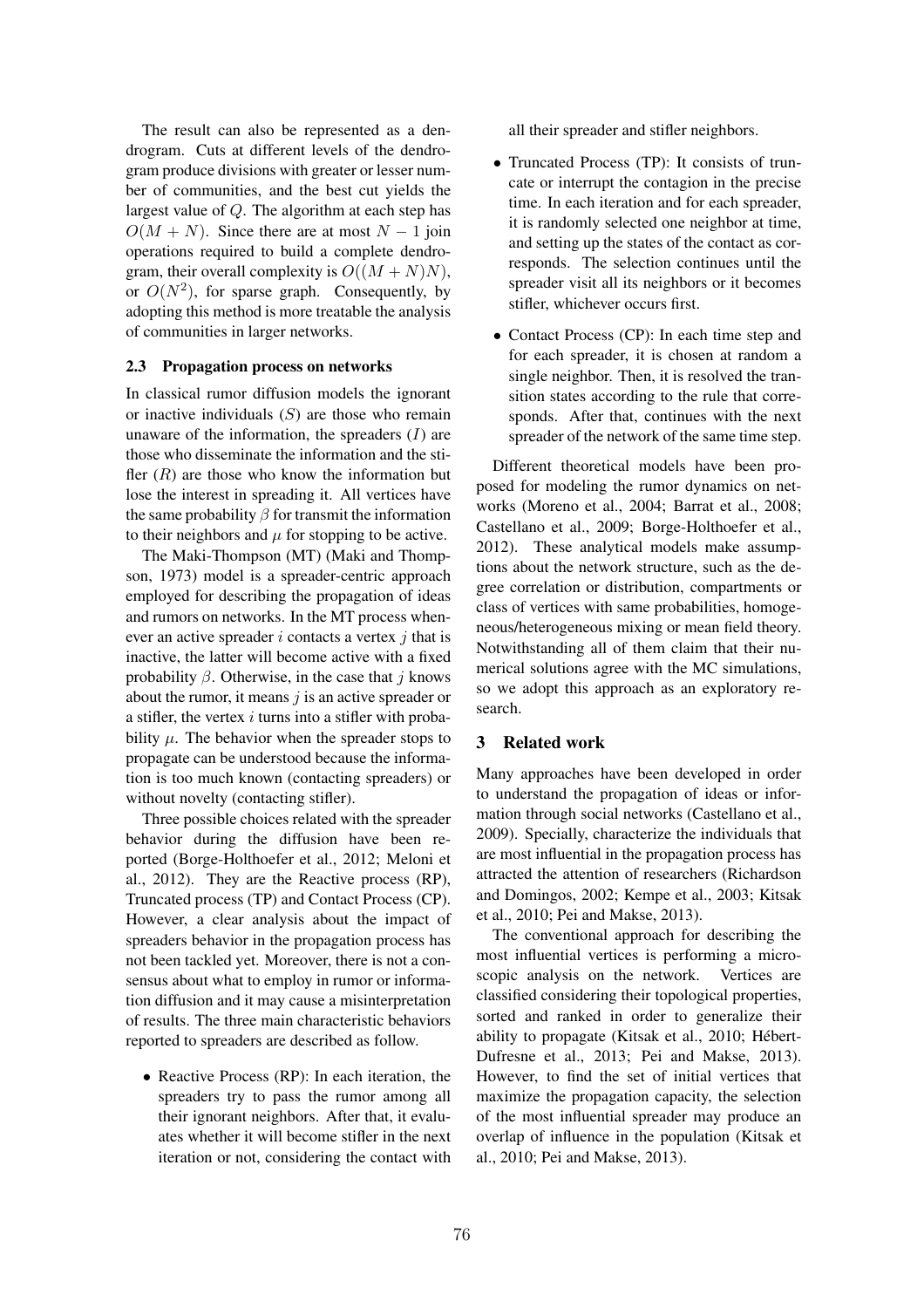In terms of topological properties, there not exists a consensus about what is the more accurate measure that describes the most influential vertices. Some researches claim that hubs are more representative to influence others vertices (Pastor-Satorras and Vespignani, 2001; Albert and Barabási, 2002). Vertices with higher degree are more efficient to maximize the propagation because, in general, hubs not tend to connect with each other and thus can achieve a greater number of vertices (Kitsak et al., 2010). In the case of communities, the degree proportion of a vertex *i* is defined as the number of edges that *i* has in each community. This degree proportion was found as a good descriptor of influence for communities (Lawyer, 2012).

On the other hand, the most influential vertices are described as those with the largest Betweenness centrality (Hébert-Dufresne et al., 2013), because they intermediate the communication between groups of vertices, which increase their influence. According to the authors, Betweenness centrality is a better descriptor of the most influential spreader in communities.

The PageRank is also considered a better measure to describe the most influential vertices (Cataldi et al., 2010). The reason is that it employs the random walk concept over the network to be calculated and vertices with higher values mean higher probability to be visited.

Finally, Kempe et al. (2003) propose a greedy algorithm to obtain  $\eta$  initial spreaders that maximizes the diffusion influence. The authors adopt a discrete optimization approach and prove that the optimization problem is NP-hard. It was implemented considering the independent and weighted cascade model that have only two states, which are different to the SIR model. The method evaluates one vertex at time to be added in the set of selected seeds. The new vertex is accepted if it is what most increment the diffusion. However, this approach has a very higher computational cost problem, although new researches try to optimize the performance (Chen et al., 2009).

# 4 Information diffusion by communities

Let us consider a constant population of *N* vertices in all time steps. Each vertex can be only in one state, that is  $I_i(t) = 1$  *iff*  $i \in$ *I*, otherwise  $I_i(t) = 0$ , and  $S_i(t) + I_i(t) + R_i(i) = 0$ 1. The macroscopic fraction of ignorant  $(\psi(t))$ ,

spreaders  $(\phi(t))$  and stifler  $(\phi(t))$  over time is calculated as  $\psi(t) = \frac{1}{N} \sum_{i=1}^{N} S_i(t)$ , that is similar to the other states and always fulfill  $\psi(t) + \phi(t) +$  $\varphi(t)=1$ . We assume that infection and recovering do not occur during the same discrete time window or step.

# 4.1 Setup

The initial setup for the propagation is  $\psi(0)$  =  $1 - \eta/N$ ,  $\phi(0) = \eta/N$  and  $\phi(0) = 0$ , where  $\eta$ represents the seeds or number of initial spreaders. Each simulation begins with a selection of  $\eta$  vertices. At each time step, all spreaders uniformly select and try to infect its neighbors with probability  $\beta$ , or stop the diffusion with probability  $\mu$  according to the spreader behavior adopted. Successful change of state (to be spreader or to be stifler) are effective at the next iteration. The simulations run until the end of the process is reached, when  $\phi(\infty)=0$ .

#### 4.2 Community selection approach

We propose to select the initial spreaders from the community division of the network. The multiple seeds are the most central vertices of each community. The community division may be calculated by some divisive or agglomerative method (Section 2.2) and here the *fastgreedy* algorithm was employed. The method is detailed as follow:

First, given a required number of  $\eta$  initial spreaders, we find the  $\eta$  main communities of the network by the *fastgreedy* algorithm. Then, each community is isolated, which produces  $\eta$  components. The isolation process consists in maintaining the intra-community edges and erasing the inter-community connections. For each isolated community, a specific centrality measure is calculated to all vertices. Since vertices with higher centrality are considered more suitable to influence on the network, we select the most important vertex from each community. Therefore, these vertices influence more in their own community and the overlap of influence in the population is minimized. At the end,  $\eta$  seeds are selected and they have the best centrality value of its community. We take the original full network, the  $\eta$  seeds, the parameters and execute the corresponding simulations.

For the centrality measure, the point is to find what centrality better identifies the influential spreaders, by communities and in the whole network, that maximizes the information diffusion.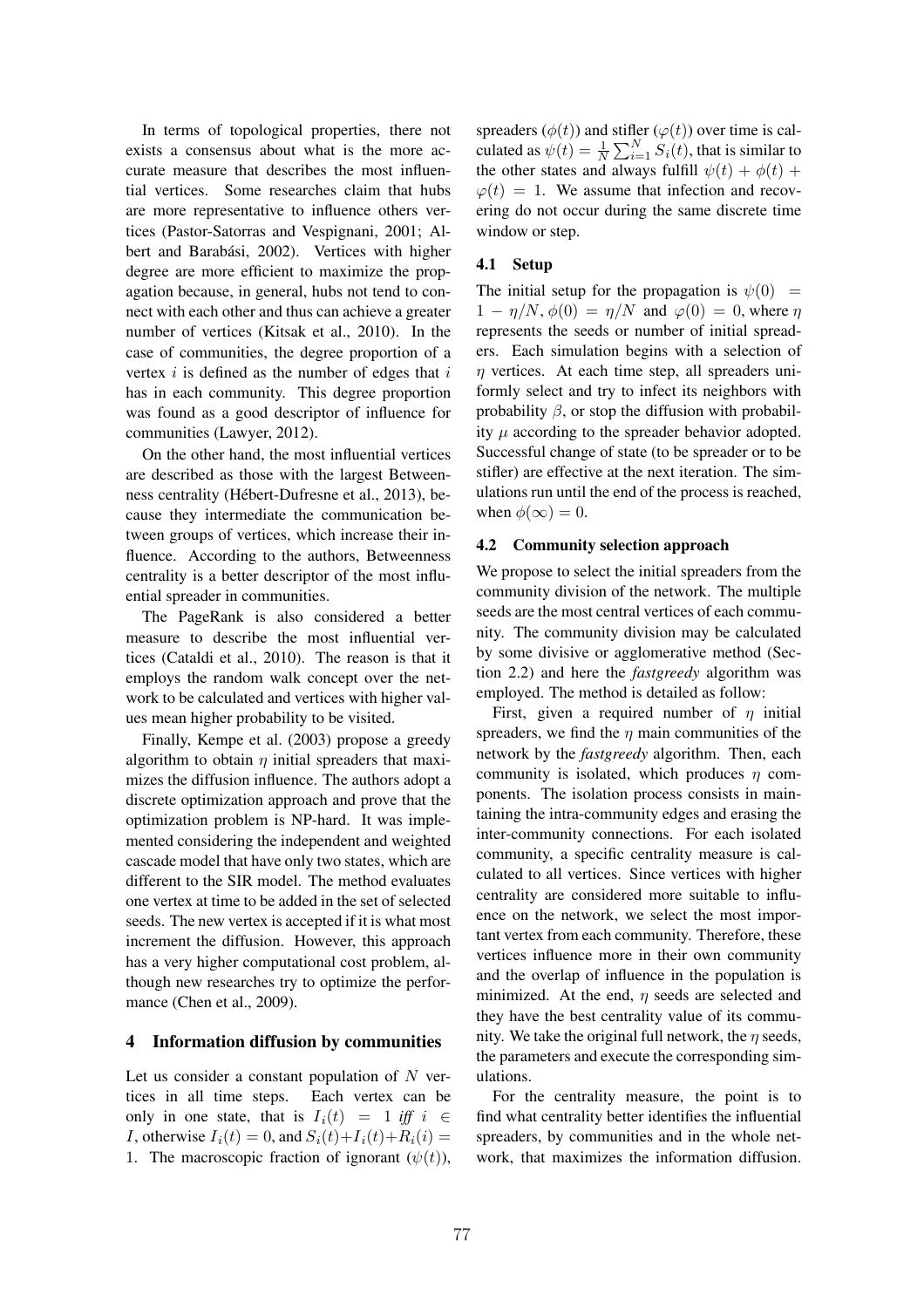

Figure 1: MT (Maki and Thompson, 1973) propagation in an artificial scale-free network with  $N = 1000$ ,  $\langle k \rangle = 8$  and  $\eta = 1\%$  of initial seeds selected. The color bar shows the final fraction of informed individuals. The behavioral approaches for spreader analyzed are: (a) Reactive process (RP); (b) Truncated process (TP); and (c) Contact process (CP)

Here, the degree (*DG*), PageRank (*PR*) and Betweenness (*BE*) centralities were considered.

# 5 Experimental results

In this section we analyzed the information diffusion in an artificial scale-free and four real social networks. We evaluated the impact spreaders behavior have in the diffusion on the networks. Then, the results about the selection of initial spreaders by communities, best-ranked vertices of the network and random seeds were explored.

# 5.1 Spreader behavior analysis

We analyzed the three behavioral approaches for the spreaders and present the impact they produce on the propagation process. We considered the MT model with an artificial scale-free network of size  $N = 1000$  and  $\langle k \rangle = 8$ . In order to understand the overall spectral effect with the parameters, the simulations were evaluating a range of  $\beta$ and  $\mu$  in  $(0, 1]$ . Therefore, the differences between the approaches are evidenced. For each tuple of values  $(\beta, \mu)$ , it was selected 100 times at random  $\eta = 1\%$  of initial spreader (seeds) and each time was an average over 50 executions.

The impact of the behavioral approach in the final fraction of informed individuals is shown in Figure 1. We observed that the CP approach is less redundant in the number of contacts made by spreader, producing lower fractions of informed individuals, in comparison to the other behaviors. Still, because the single contact made by iteration, the CP behavior is more similar to a propagation through the "word-of-mouth" situation.

The RP approach obtained more than 80% of informed individuals with values of  $\beta > 0.3$ , no matter values of  $\mu$ . Therefore, the RP approach favors a viral diffusion on the network with lower values of  $\beta$  and it happens independently of which are the initial seeds. For this reason, RP is a more suitable approach to simulate broadcasting propagation.

On the other hand, the TP behavior is more related to the contact network scenario, where the position and topological characteristics of seeds may have influence in the diffusion. Moreover, TP presents more balanced results, near 60% when  $\beta \approx \mu$ , and contacts are not as restricted as CP behavior. For this reason, we adopted hereafter the MT-TP approach as the propagation process for the analysis.

# 5.2 Multiple initial spreader analysis

The experiments were performed with three possibilities for choosing the initial spreader: (*i*) by randomly selecting  $\eta$  individuals as initial seeds in the network; *(ii)* by selecting the best- ranked  $n$ individuals with highest value of a specific centrality of the network; and finally,  $(iii)$  by detecting  $\eta$ communities on the network and for each isolated community selecting the individual with highest value of a specific centrality measure. The centrality measures selected were degree (*DG*), Betweenness (*BE*) and Pagerank (*PR*).

#### 5.2.1 Real social networks

We adopted the *email* (Guimera et al., 2003), *advogato* (Kunegis, 2014a), *astrophysics* (Newman, 2001) and *hamsterster* (Kunegis, 2013; Kunegis, 2014b). All of them were assumed as undirected and unweighted networks and also it was considered the largest component for the simulations. The structural properties of the networks are summarized in Table 1, with the respective number of vertices N, the average degree  $\langle k \rangle$ , shortest paths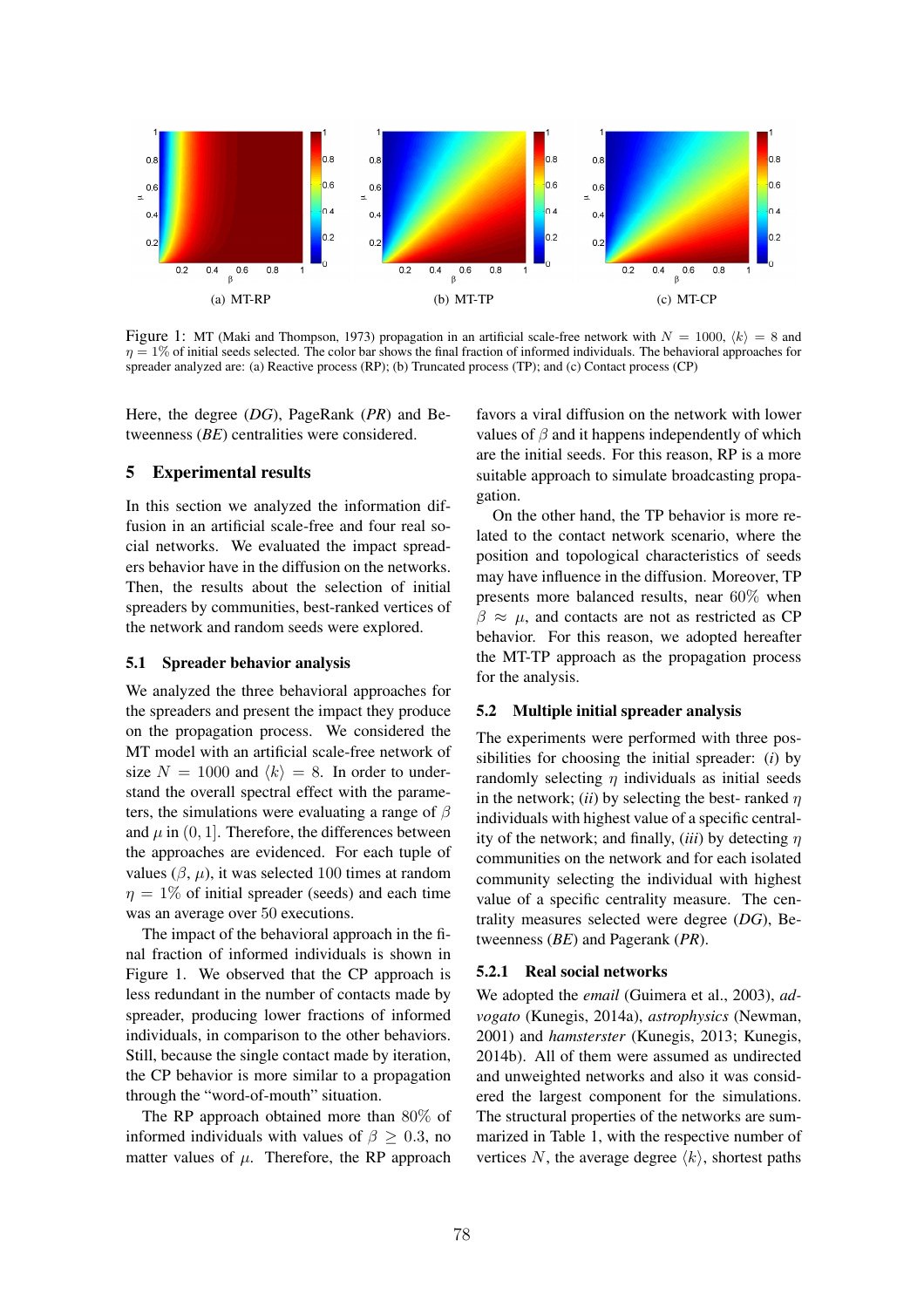

Figure 2: MT-TP propagation in an artificial scale-free network with  $N = 1000$  and  $\langle k \rangle = 8$ . The final fraction of informed individuals are shown in the color bar. The selection of  $\eta = 4\%$  of seeds was made by: (a)  $\eta$  communities taking the individual with best PR centrality of each one; (b) uniform random selection of individuals; and (c) the  $\eta$  individuals with the best PR centrality of the network. Solid white lines to the left in the contour plots show the  $\beta$  and  $\mu$  combinations that achieved 35% of informed individuals. Dashed white lines show the combinations that achieved 60% of informed individuals.

Table 1: Topological properties and results of community detection of the networks: last column, the best modularity *Q* and community division by fastgreedy algorithm

| <b>Network</b> | N     | $\langle k \rangle$ | $\langle g \rangle$ | Н    | $\rho$  | FastGreedy |    |
|----------------|-------|---------------------|---------------------|------|---------|------------|----|
|                |       |                     |                     |      |         | Q          | Nc |
| email          | 1133  | 9.62                | 3.60                | 0.45 | 0.01    | 0.49       | 16 |
| hamsterster    | 2000  | 16.1                | 3.58                | 0.48 | 0.02    | 0.46       | 57 |
| advogato       | 5054  | 15.6                | 3.27                | 0.40 | $-0.09$ | 0.34       | 49 |
| astrophysics   | 14845 | 16.1                | 4.79                | 0.38 | 0.23    | 0.63       |    |

average  $\langle q \rangle$ , normalized entropy  $\tilde{H}$ , pearson correlation  $\rho$ . Also, the best modularity  $Q$  value and division number of communities *NC* of the networks produced by the FastGreedy algorithm are reported.

*email* represents a social network of information exchanged by emails between members of the *Rovira i Virgili* University, Tarragona, with largest hub degree equal to 71.

*hamsterster* is an undirected and unweighted network based on the website data HAMSTER-STER.COM. The edges represent a relationship of family or friend among users. The largest hub has degree equal to 273.

*advogato* is an online community platform for developers of free software launched in 1999. Vertices are users of advogato, the directed edges represent trust relationships. The largest hub has degree equal to 807.

Finally, *astrophysics* is a collaborative network between scientists on previous studies of astrophysics reported in arXiv during January 1, 1995 until December 31, 1999. The network is weighted and directed and originally it has 16707 vertices. The largest hub of the main component has 360 connections.

# 5.2.2 Information diffusion results

The final fraction of informed individuals ( $\varphi(\infty)$ ) was averaged over 100 executions for each combination of initial seeds and parameters. This average represents the propagation capacity achieved by the selected seeds.

We evaluated the relation between the parameters and the selection of the initial spreaders in an artificial network. In this experiment the *PR* was defined as the centrality measure employed to find the seeds in the communities and the whole network. A value of  $\eta = 4\%$  of initial spreaders was adopted for a scale-free network of size  $N = 1000, \langle k \rangle = 8, \langle g \rangle = 3.19, \tilde{H} = 0.33$  and  $\rho = -0.04$ .

The propagation capacity  $\varphi(\infty)$  was affected according to the initial seeds (Figure 2). The solid and dashed white curves represent the combination of  $\beta$  and  $\mu$  parameters that obtained 35% and 60% of informed individuals respectively. We observed that these curves show a well defined linear pattern, which means any proportion of  $\lambda = \beta/\mu$ will obtain equivalent  $\varphi(\infty)$  results.

The selection of seeds by communities (Figure 2(a)) improved the diffusion on the network in comparison with the Random seeds (Figure 2(b)) and Best-ranked vertices (Figure 2(c)). This result is corroborated by the increase of the white lines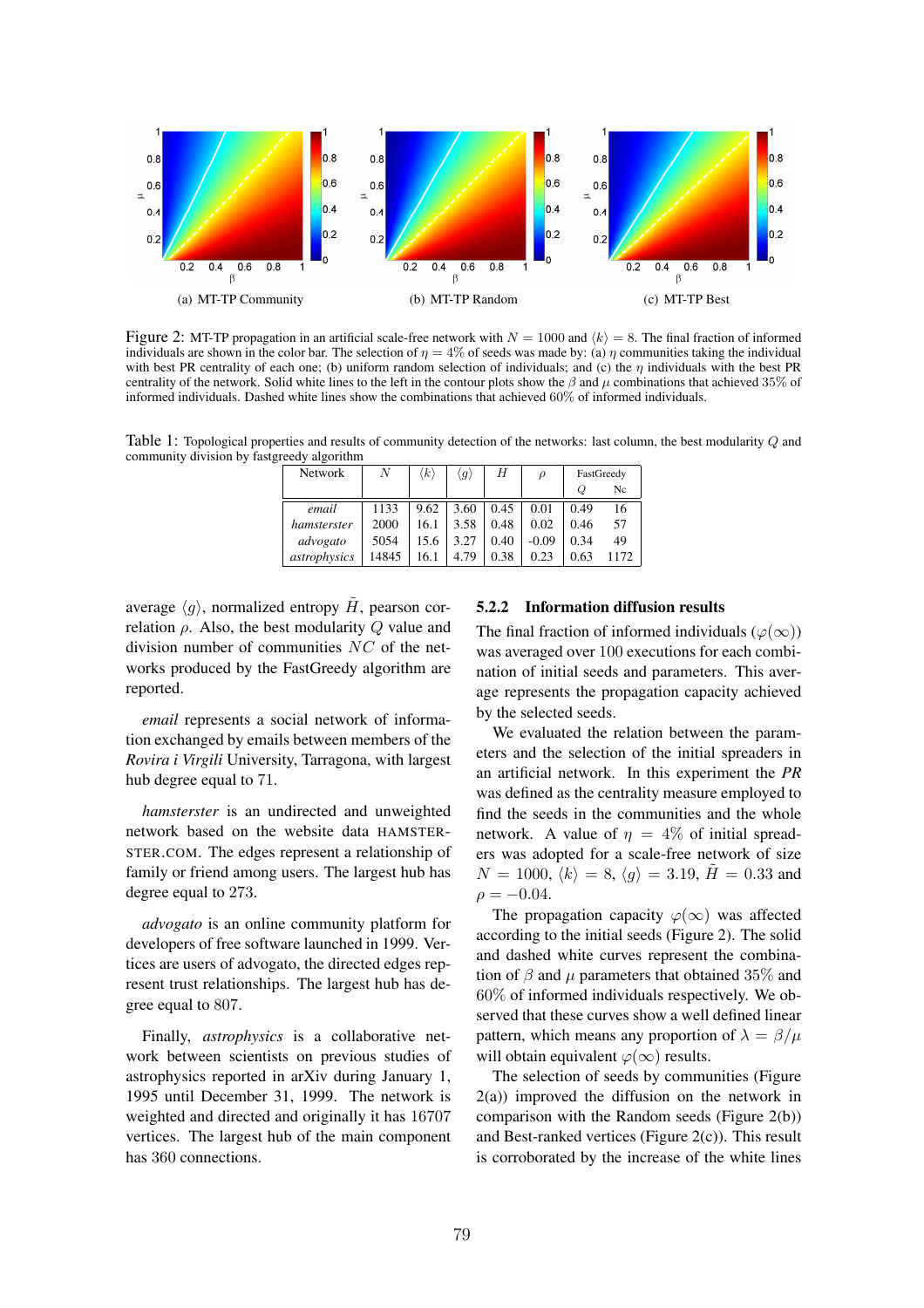

Figure 3: Propagation capacity of MT-TP model in the four real networks given the selection of seeds by communities (red points), best-ranked (black points), and randomly (blue points).

Table 2: Average of propagation capacities for the full range of  $\eta \in [1, 50]$ , for each network achieved by seeds: (second big column) selecting the most important individuals from communities; (third big column) selecting the best-ranked individuals of the network; and (last column) randomly selecting the initial seeds. The adopted measures were Betweenness (*BE*), degree (*DG*) and PageRank (*PR*) centralities

| Network      | Community |        |        | Best ranked |        |        | Random    |
|--------------|-----------|--------|--------|-------------|--------|--------|-----------|
|              | BE        | DG     | PR     | BЕ          | DG     | PR     | selection |
| email        | 0.6065    | 0.6105 | 0.6150 | 0.5880      | 0.5840 | 0.5884 | 0.6023    |
| hamsterster  | 0.5485    | 0.5693 | 0.5728 | 0.5306      | 0.5226 | 0.5271 | 0.5273    |
| advogato     | 0.4077    | 0.4102 | 0.4112 | 0.3993      | 0.3958 | 0.4007 | 0.3805    |
| astrophysics | 0.5417    | 0.5398 | 0.5415 | 0.5321      | 0.5278 | 0.5301 | 0.5337    |

slope. However, a little decrease in the lines slope is evidenced in the *MT-TP Best* case with respect to the *MT-TP Random* case.

Consequently, we sought to analyze the impact of  $\eta$  and centrality measures in the selection of seeds in the diffusion process. We varied the number of communities and seeds from 2 to 50 and fixed  $\beta = 0.3$  and  $\mu = 0.2$  for all simulations. The real social networks described and the MT-TP propagation model were considered in the analysis (Figure 3). The random selection of initial spreader (blue points, *RANDOM*) or best-ranked vertices (black points, *BST-\*\**) of *DG*, *BE* or *PR* centrality, produced a constant propagation capacity  $(\varphi(\infty))$ . In some case, random selection of seeds reached a higher propagation capacity than the selection of best-ranked vertices. For a larger number of initial spreaders,  $\varphi(\infty)$  tend to fall when the best-ranked vertices are selected.

On the other hand, when the community detection was performed and individuals with highest values of *DG*, *BE* or *PR* in each community (red points, *COM-\*\**) were selected, the propagation capacity was improved and achieved the best results. Therefore, more individuals were informed in the network by the community selection, with the same propagation constraint (number of seeds).

In terms of the topological measures, we observed that vertices with highest PageRank cen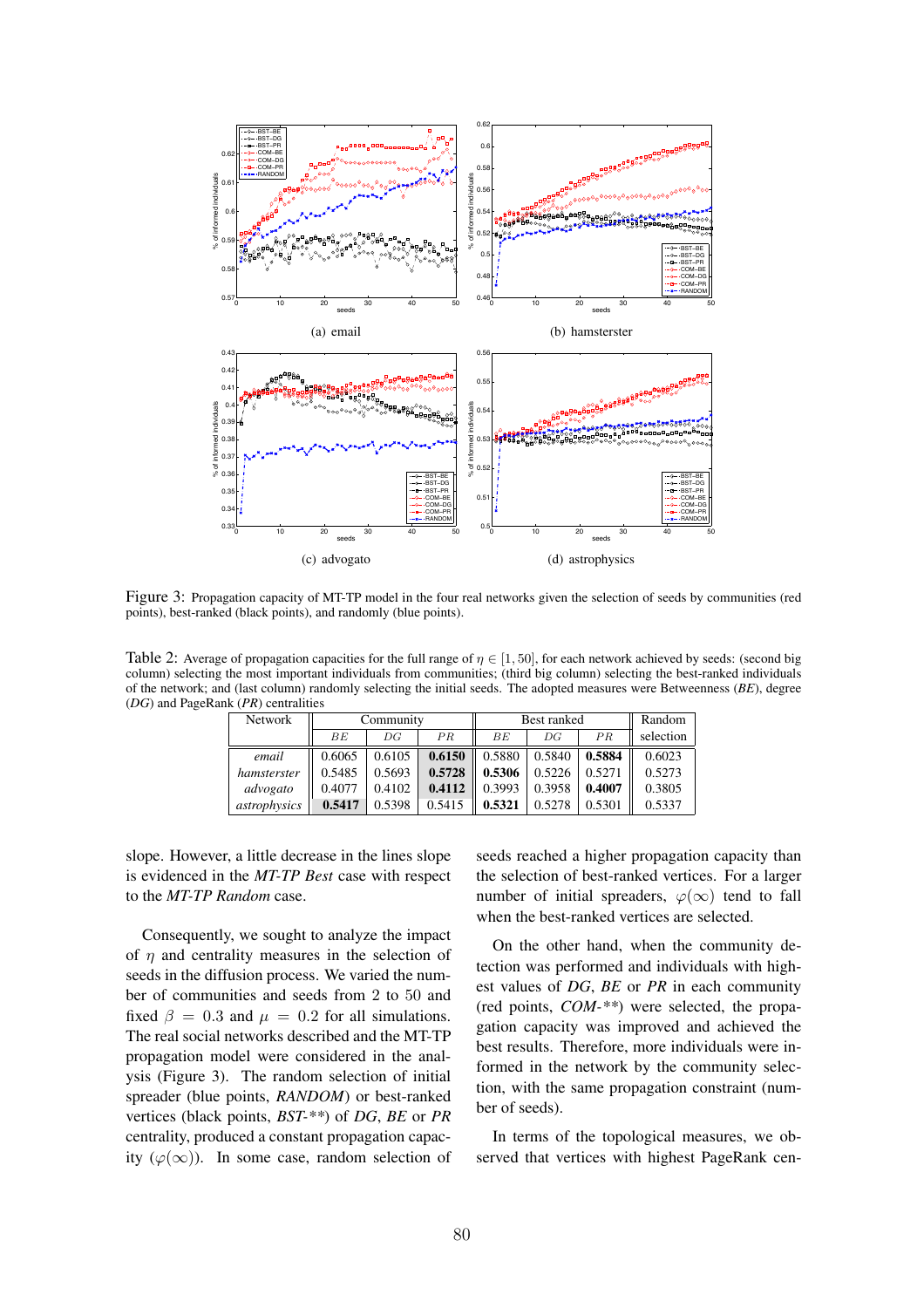trality in the communities (*COM-PR*) obtained in average the best propagation results (Table 2). Even in the selection of the best-ranked vertices, the PageRank was notable. Another important point is that often, the uniformly random selection of initial spreader could be a better option than select the most central vertices (best-ranked) of the network. This is contrary what is currently expected and adopted in marketing campaigns, for instances. For all networks and for all size of seeds, we evidenced that starts the diffusion from the best-ranked vertices produces lower influence, or final fraction of informed individuals, than purely select vertices at random; in some cases, the best-ranked selection achieved the worst results. However, the selection of initial spreaders by communities showed, independently of the centrality measure, higher results.

# 6 Final remarks

In this work, we proposed a method for maximizing the information diffusion on networks. First, we analyzed the impact of the spreader behavior in the propagation and confirmed that the Truncate Process (TP) is more suitable to simulate information diffusion on networks. We applied community detection and targeted the most influential vertices from these communities as initial seeds. Experimental results on an artificial scale-free and four real social networks confirmed the increase in the final fraction of informed individuals. Moreover, it was found that the PageRank centrality in communities was a better choice in terms of efficiency and influence maximization.

A brief overview about complex network measures, community detection and information propagation was introduced. We present our proposal to select initial spreaders by communities. There is still an open problem related to an exact definition of what is considered a community and what would be the ideal division. Nevertheless, we varied the number of communities from 2 to 50 and in general (for every community division) our proposal achieved better results versus propagation without considering the community structure.

In future work, other measures for selecting influential individuals on networks could be explored, in addition to *DG*, *BE* and *PR* applied here. Also, other models of propagation and network topologies could be tested, as well as novel strategies taking into account community information.

# 7 Acknowledgments

This research was partially supported by National Council for Scientific and Technological Development (CNPq) grant: 140688/2013-7 and São Paulo Research Foundation (FAPESP) grant: 2011/21880-3.

# **References**

- Réka Albert and Albert-László Barabási. 2002. Statistical mechanics of complex networks. *Rev. Mod. Phys.*, 74(1):47–97, jan.
- A.-L. Barabási. 2007. The architecture of complexity: From network structure to human dynamics. *IEEE Control Systems Magazine*, 27(4):33–42.
- Alain Barrat, MarseilleMarc Barthelemy, and Alessandro ´ Vespignani. 2008. *Dynamical Processes on Complex Networks*. Cambridge University Press.
- Javier Borge-Holthoefer, Sandro Meloni, Bruno Gonçalves, and Yamir Moreno. 2012. Emergence of Influential Spreaders in Modified Rumor Models. *Journal of Statistical Physics*, 151(1-2):383–393, September.
- S. Brin and L. Page. 1998. The anatomy of a large-scale hypertextual web search engine. *Computer Networks and ISDN Systems*, V:107–117.
- Claudio Castellano, Santo Fortunato, and Vittorio Loreto. 2009. Statistical Physics of Social Dynamics. *Reviews of Modern Physics*, 81(2):591–646, may.
- Mario Cataldi, Luigi Di Caro, and Claudio Schifanella. 2010. Emerging topic detection on Twitter based on temporal and social terms evaluation. In *Proceedings of the Tenth International Workshop on Multimedia Data Mining - MDMKDD '10*, pages 1–10, New York, New York, USA, jul. ACM Press.
- Wei Chen, Yajun Wang, and Siyu Yang. 2009. Efficient influence maximization in social networks. In *Proceedings of the 15th ACM SIGKDD international conference on Knowledge discovery and data mining - KDD '09*, page 199, New York, New York, USA, jun. ACM Press.
- L. D. F. Costa, F. A. Rodrigues, G Travieso, and P. R. Villas Boas. 2007. Characterization of complex networks: A survey of measurements. *Advances in Physics*, 56:167– 242.
- L C Freeman. 1977. A set of measures of centrality based on betweenness. *Sociometry*, 40:35–41.
- R Guimera, L Danon, A Diaz-Guilera, F Giralt, and A Arenas. 2003. Self-similar community structure in a network of human interactions. *Physical Review E*, 68:2003.
- Laurent Hebert-Dufresne, Antoine Allard, Jean-Gabriel ´ Young, and Louis J Dubé. 2013. Global efficiency of local immunization on complex networks. *Scientific reports*, 3:2171, January.
- David Kempe, Jon M. Kleinberg, and Éva Tardos. 2003. Maximizing the Spread of Influence Through a Social Network. In Lise Getoor, Ted E. Senator, Pedro Domingos, and Christos Faloutsos, editors, *KDD*, pages 137– 146. ACM.